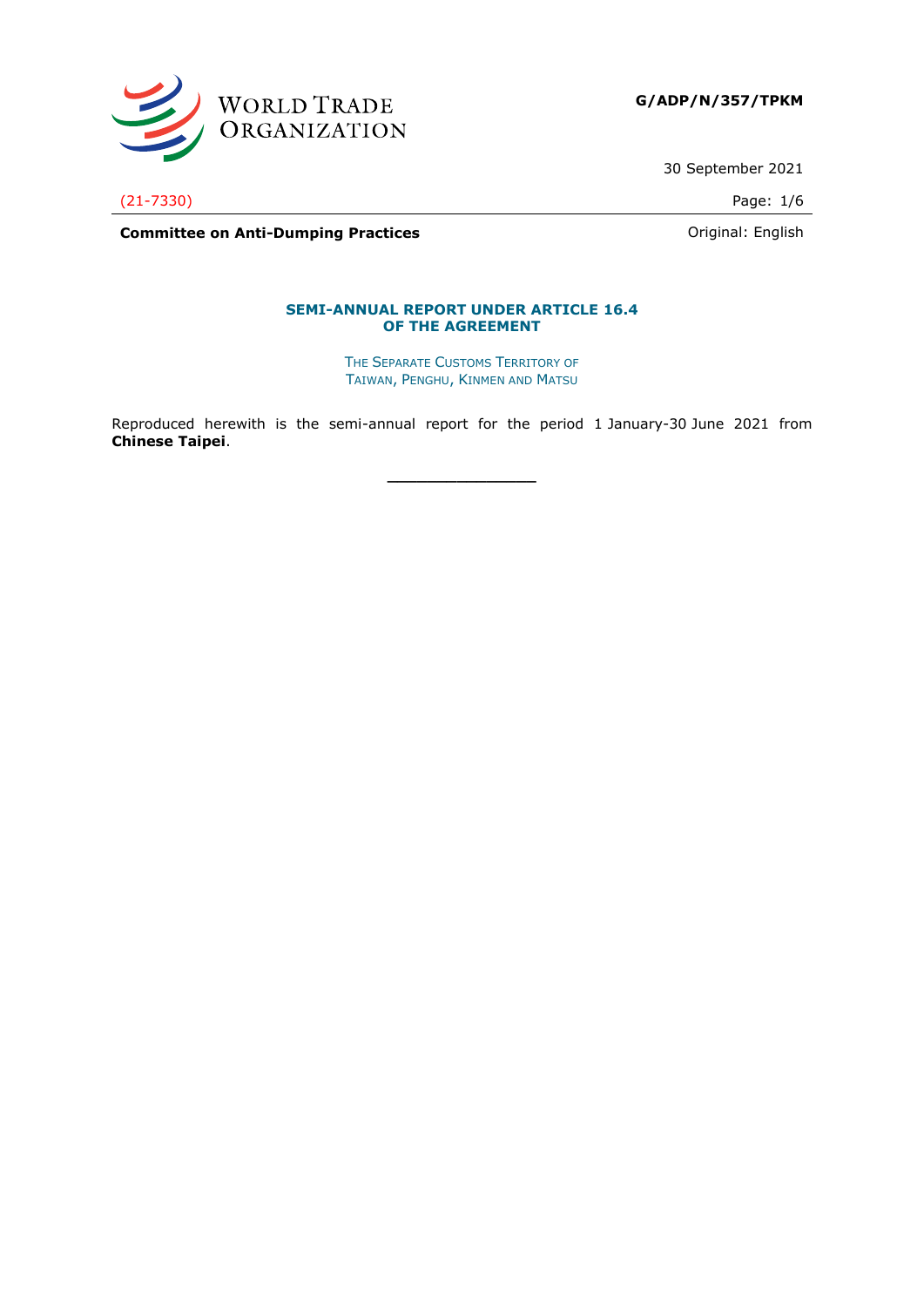### **SEMI-ANNUAL REPORT OF ANTI-DUMPING ACTIONS<sup>2</sup>**

FOR THE PERIOD 1 JANUARY-30 JUNE 2021

### **Original Investigations**

| Country                    | <b>Product</b>                                                                                                                               | <b>Initiation</b>                                                                             | <b>Provisional</b>                                                                                                                    | <b>Final measures</b>                                                                                                                  |                                                                                              | <b>No final</b>          | Other                    | <b>Trade data</b>                                                                                                         |                                                                                                | <b>Basis for</b>                             |
|----------------------------|----------------------------------------------------------------------------------------------------------------------------------------------|-----------------------------------------------------------------------------------------------|---------------------------------------------------------------------------------------------------------------------------------------|----------------------------------------------------------------------------------------------------------------------------------------|----------------------------------------------------------------------------------------------|--------------------------|--------------------------|---------------------------------------------------------------------------------------------------------------------------|------------------------------------------------------------------------------------------------|----------------------------------------------|
| or<br>customs<br>territory |                                                                                                                                              |                                                                                               | measures and<br>preliminary<br>determinations                                                                                         | <b>Definitive duty</b>                                                                                                                 | Price<br>undertaking                                                                         | measures/<br>termination |                          | (from published report(s)                                                                                                 |                                                                                                | normal value<br>determination                |
|                            | Description; HS 6-digit<br>category covering<br>investigated product <sup>3</sup> ;<br>ID number;<br>(*) if investigation<br>of $>1$ country | Date; period of<br>investigation<br>(D-dumping;<br>I-injury)                                  | Date of duties;<br>range of<br>individual<br>dumping<br>margins; "other"<br>rates; [range of<br>applied rates if<br>different, reason | Date of duties;<br>range of<br>individual<br>dumping<br>margins; "other"<br>rates; [range of<br>applied rates if<br>different, reason] | Date of<br>application;<br>range of<br>individual<br>dumping<br>margins or<br>minimum prices | Date,<br>reason          | Date,<br>explanation     | Import volume<br>or value<br>(units/<br>currency);<br>product<br>coverage,<br>period, if<br>different from<br>cols. $2/3$ | Import<br>volume as %<br>of apparent<br>domestic<br>consumption<br>or as % of<br>total imports | Codes for all<br>bases used in<br>proceeding |
|                            |                                                                                                                                              | 3                                                                                             | 4                                                                                                                                     | 5                                                                                                                                      | 6                                                                                            | 7                        | 8                        | 9                                                                                                                         | 10                                                                                             | 11                                           |
| China                      | Certain aluminum foil<br>7607.11<br>20-0001-CHN                                                                                              | 04.08.2020<br>D: 01.07.2019-<br>30.06.2020<br>$I: 01.01.2015$ -<br>31.03.20214                | P: 18.02.2021<br>C: 22.02.2021<br>19.86-32.36%<br>All others 32.36%                                                                   |                                                                                                                                        |                                                                                              |                          |                          |                                                                                                                           |                                                                                                |                                              |
| India                      | Ceramic tiles (*)<br>6904.10, 6904.90,<br>6907.21, 6907.22,<br>6907.23<br>20-0002-IND                                                        | 28.10.2020<br>$D: 01.10.2019 -$<br>30.09.2020<br>$I: 01.01.2016 -$<br>31.03.2021 <sup>5</sup> | No provisional<br>measure<br>P: 09.04.2021                                                                                            |                                                                                                                                        |                                                                                              |                          | $\overline{\phantom{a}}$ |                                                                                                                           |                                                                                                |                                              |

<sup>1</sup> Website address where published reports on investigations are available: [https://eweb.customs.gov.tw/cp.aspx?n=0C371CDB1DCA3BF8&s=FDF63428463757B9.](https://eweb.customs.gov.tw/cp.aspx?n=0C371CDB1DCA3BF8&s=FDF63428463757B9)

<sup>5</sup> Please note that this period was reported as 01.01.2016-30.09.2020 in document G/ADP/N/350/TPKM, which referred to the period of investigation of injury for the preliminary determination. For the final determination, the period of investigation of injury was extended to 31.03.2021 (as informed in the current report).

-  $\sim$ -

<sup>&</sup>lt;sup>2</sup> All terms and column headings used in this format have the meanings assigned to them in the instructions.

<sup>&</sup>lt;sup>3</sup> For reference purposes only.

<sup>4</sup> Please note that this period was reported as 01.01.2015-30.06.2020 in document G/ADP/N/350/TPKM, which referred to the period of investigation of injury for the preliminary determination. For the final determination, the period of investigation of injury was extended to 31.03.2021 (as informed in the current report).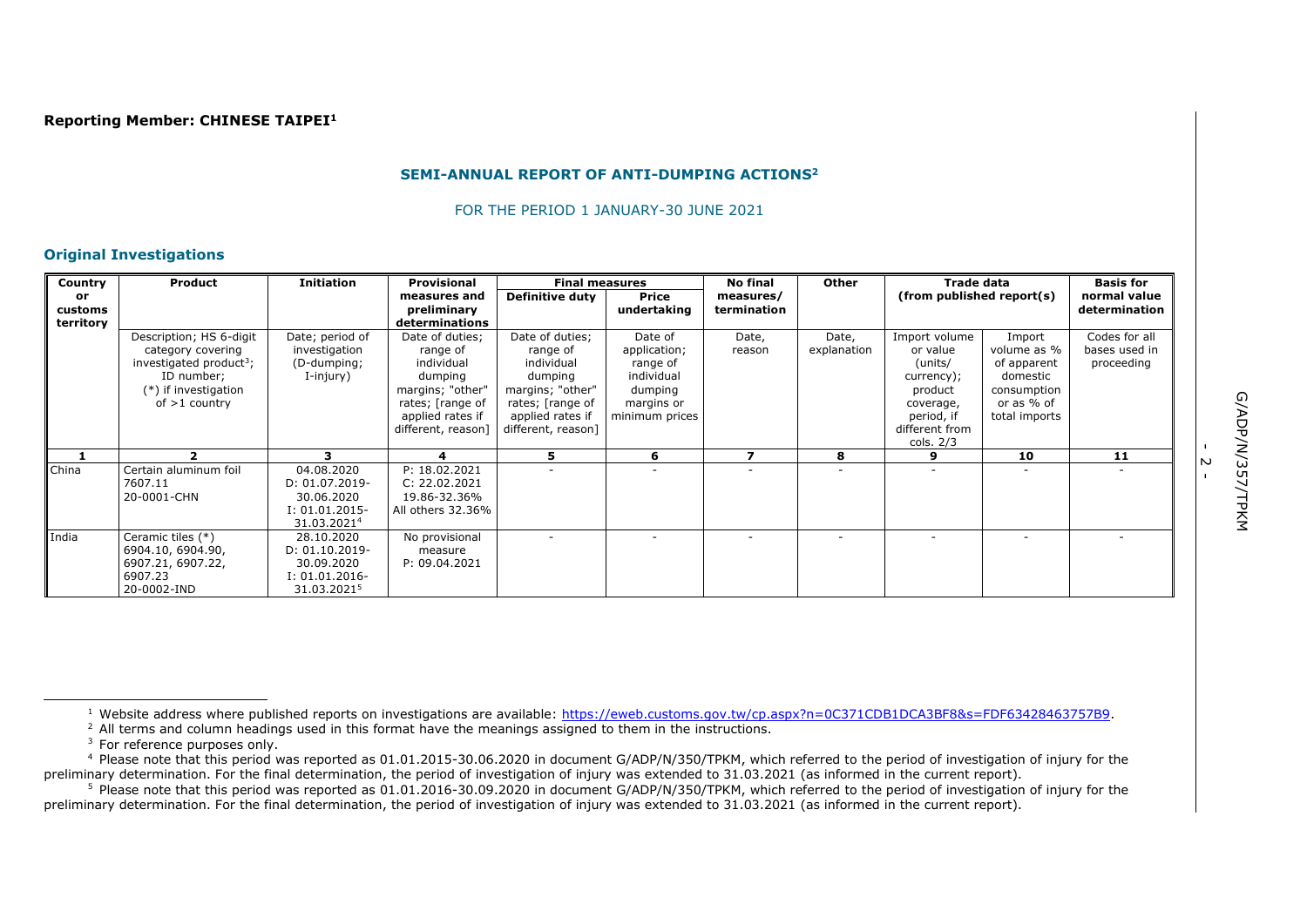|           |                     |                         |                | 6                        |                          | 8           | q | 10 | 11 |
|-----------|---------------------|-------------------------|----------------|--------------------------|--------------------------|-------------|---|----|----|
| Indonesia | Ceramic tiles $(*)$ | 28.10.2020              | No provisional | ۰                        |                          |             |   |    |    |
|           | 6904.10, 6904.90,   | $D: 01.10.2019 -$       | measure        |                          |                          |             |   |    |    |
|           | 6907.21, 6907.22,   | 30.09.2020              | P: 09.04.2021  |                          |                          |             |   |    |    |
|           | 6907.23             | I: 01.01.2016-          |                |                          |                          |             |   |    |    |
|           | 20-0002-IDN         | 31.03.2021 <sup>6</sup> |                |                          |                          |             |   |    |    |
| Malaysia  | Ceramic tiles (*)   | 28.10.2020              | No provisional | -                        | $\overline{\phantom{a}}$ |             |   |    |    |
|           | 6904.10, 6904.90,   | $D: 01.10.2019 -$       | measure        |                          |                          |             |   |    |    |
|           | 6907.21, 6907.22,   | 30.09.2020              | P: 09.04.2021  |                          |                          |             |   |    |    |
|           | 6907.23             | $I: 01.01.2016-$        |                |                          |                          |             |   |    |    |
|           | 20-0002-MYS         | 31.03.20217             |                |                          |                          |             |   |    |    |
| Viet Nam  | Ceramic tiles (*)   | 28.10.2020              | No provisional | $\overline{\phantom{a}}$ |                          | <b>1999</b> |   |    |    |
|           | 6904.10, 6904.90,   | $D: 01.10.2019 -$       | measure        |                          |                          |             |   |    |    |
|           | 6907.21, 6907.22,   | 30.09.2020              | P:09.04.2021   |                          |                          |             |   |    |    |
|           | 6907.23             | $I: 01.01.2016-$        |                |                          |                          |             |   |    |    |
|           | 20-0002-VNM         | 31.03.2021 <sup>8</sup> |                |                          |                          |             |   |    |    |

-

 $\omega$ -

<sup>&</sup>lt;sup>6</sup> Please note that this period was reported as 01.01.2016-30.09.2020 in document G/ADP/N/350/TPKM, which referred to the period of investigation of injury for the preliminary determination. For the final determination, the period of investigation of injury was extended to 31.03.2021 (as informed in the current report).

 $7$  Please note that this period was reported as 01.01.2016-30.09.2020 in document G/ADP/N/350/TPKM, which referred to the period of investigation of injury for the preliminary determination. For the final determination, the period of investigation of injury was extended to 31.03.2021 (as informed in the current report).

<sup>&</sup>lt;sup>8</sup> Please note that this period was reported as 01.01.2016-30.09.2020 in document G/ADP/N/350/TPKM, which referred to the period of investigation of injury for the preliminary determination. For the final determination, the period of investigation of injury was extended to 31.03.2021 (as informed in the current report).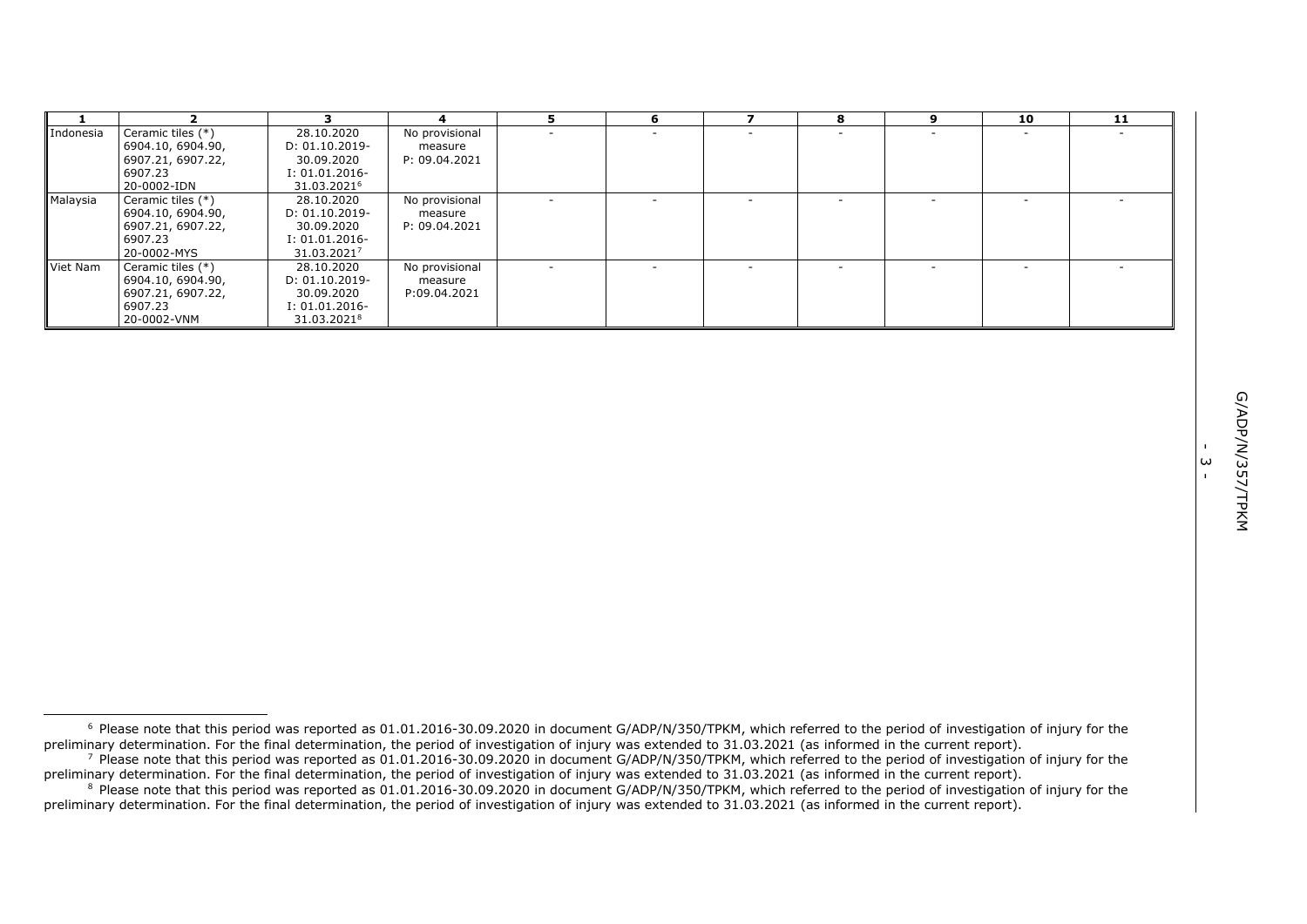# **Reviews/Other subsequent proceedings**

| Country or           | <b>Product</b>                                                                                                                         | <b>Initiation</b>                                                                             | Preliminary                                                                                                                            |                                                                                                                                        | <b>Final results</b>                                                                                                | Revocation      | Other (e.g.,                                      | Trade Data                                                                                                       |                                                                                                | <b>Basis for</b>                             |
|----------------------|----------------------------------------------------------------------------------------------------------------------------------------|-----------------------------------------------------------------------------------------------|----------------------------------------------------------------------------------------------------------------------------------------|----------------------------------------------------------------------------------------------------------------------------------------|---------------------------------------------------------------------------------------------------------------------|-----------------|---------------------------------------------------|------------------------------------------------------------------------------------------------------------------|------------------------------------------------------------------------------------------------|----------------------------------------------|
| customs<br>territory |                                                                                                                                        |                                                                                               | results /<br>determination                                                                                                             | <b>Definitive duty</b>                                                                                                                 | Price<br>undertaking                                                                                                | of Measures     | procedures<br>not affecting<br>the duty<br>level) | (if available from published<br>report(s) on proceeding)                                                         |                                                                                                | normal value<br>determination                |
|                      | Description;<br>HS 6-digit category<br>covering investigated<br>$product^3$ ;<br>ID number;<br>(*) if investigation<br>of $>1$ country | Date; Type of<br>Review or<br>Procedure (code);<br>Period Covered                             | Effective date;<br>range of<br>individual<br>dumping<br>margins; "other"<br>rates; [range of<br>applied rates if<br>different, reason] | Effective date,<br>range of<br>individual<br>dumping<br>margins; "other"<br>rates; [range of<br>applied rates if<br>different, reason] | Effective date;<br>range of<br>individual<br>dumping<br>margins or<br>minimum prices;<br>or other outcome<br>(code) | Date,<br>reason | Date,<br>explanation                              | Import volume<br>or value<br>(units/currency);<br>product<br>coverage, period,<br>if different from<br>cols. 2/3 | Import<br>volume as %<br>of apparent<br>domestic<br>consumption<br>or as % of<br>total imports | Codes for all<br>bases used in<br>proceeding |
|                      |                                                                                                                                        | ٦                                                                                             | 4                                                                                                                                      |                                                                                                                                        | 6.                                                                                                                  |                 | 8                                                 | 9                                                                                                                | 10                                                                                             | 11                                           |
| China                | Benzoyl peroxide (BPO)<br>2916.32<br>09-0001                                                                                           | 10.03.2021<br><b>SNR</b><br>$D: 01.01.2020 -$<br>31.12.2020<br>$I: 01.01.2015-$<br>30.06.2021 |                                                                                                                                        |                                                                                                                                        |                                                                                                                     |                 |                                                   |                                                                                                                  |                                                                                                |                                              |

#### Codes/Abbreviations

- CF Information not provided for reasons of confidentiality<br>
n/a ont available
- n/a not available<br>LDR Lesser duty
- LDR Lesser duty<br>SNR Sunset revie
- SNR Sunset review<br>IR Interim review
- IR Interim review<br>EXP Measure expire
- EXP Measure expired without review<br>HMP Home market price
- Home market price
- 
- TMP Third country price<br>NME Non-Market Econom NME Non-Market Economy
- FA use of Facts Available
- CV Constructed value<br>
P Publication date
- P Publication date<br>C Date of commen-
	- Date of commencement of duty collection

- 4 -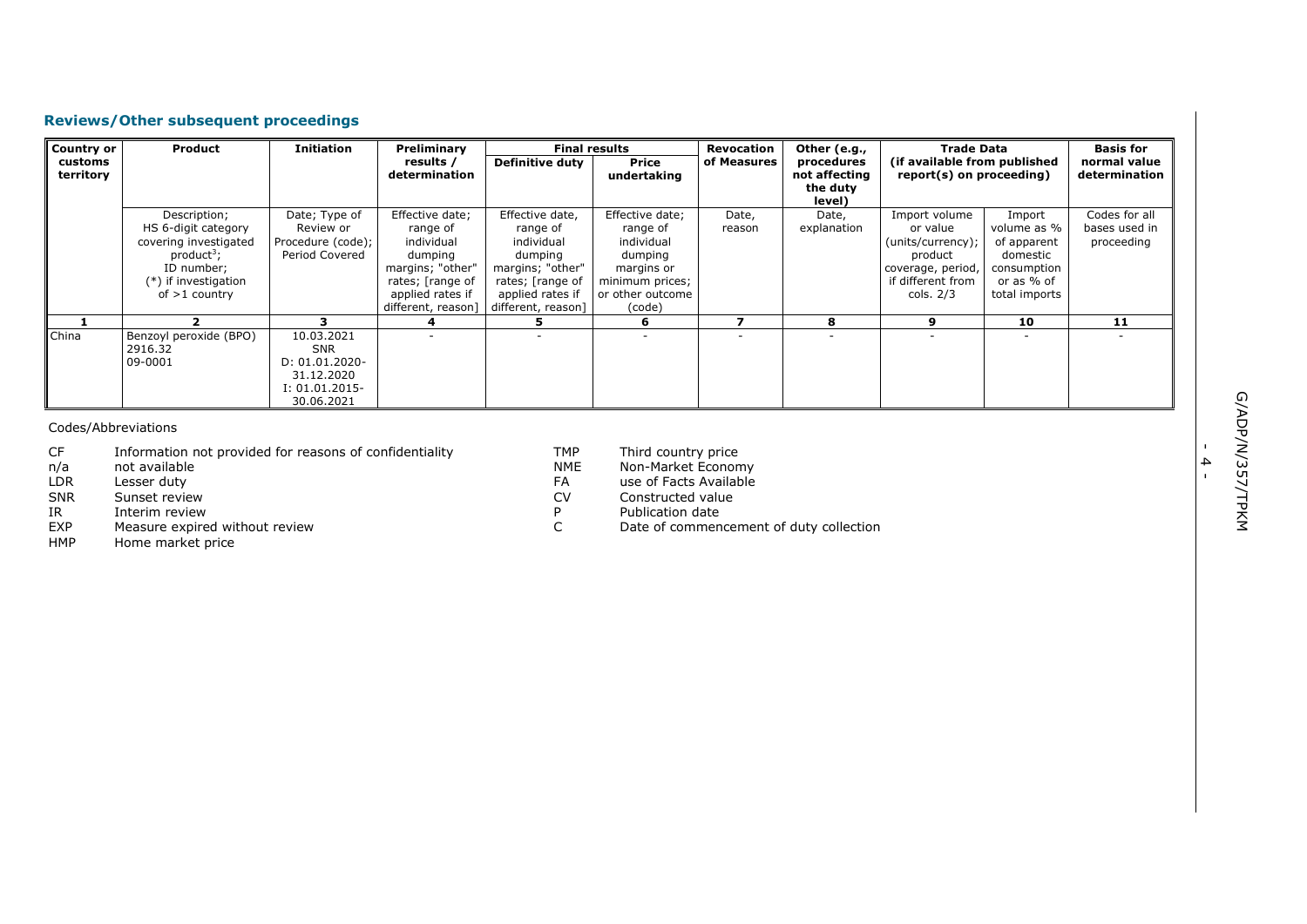- 5 -

# **ANNEXES**

# DEFINITIVE ANTI-DUMPING MEASURES IN FORCE AS OF 30 JUNE 2021

| Country/<br><b>Customs</b><br><b>Territory</b> | Product, investigation<br><b>ID</b> number                                                                     | Measure(s)    | Date of original<br>imposition;<br>publication reference       | Date(s) of extension;<br>publication<br>reference(s)                                                     |
|------------------------------------------------|----------------------------------------------------------------------------------------------------------------|---------------|----------------------------------------------------------------|----------------------------------------------------------------------------------------------------------|
| <b>Brazil</b>                                  | Carbon steel plate (*)<br>16-0002-BRA                                                                          | <b>Duties</b> | 22.08.2016<br>(20.02.2017<br>Gazette, 1061003661) <sup>1</sup> |                                                                                                          |
| China                                          | <b>Towelling Products</b><br>06-0001                                                                           | Duties        | 01.06.2006<br>(19.09.2006)<br>Gazette, 09505505101)            | 20.12.2011<br>(19.12.2011)<br>Gazette, 10005922250)<br>21.12.2017<br>(20.12.2017<br>Gazette, 1061027368) |
|                                                | Certain Footwear<br>07-0001                                                                                    | Duties        | 16.03.2007<br>(12.07.2007<br>Gazette, 09605503710)             | 13.12.2012<br>(13.12.2012<br>Gazette, 10105538220)<br>17.01.2019<br>(17.01.2019<br>Gazette, 1081001242)  |
|                                                |                                                                                                                | Undertaking   | 16.03.2007<br>(12.07.2007<br>Gazette, 09605503710)             | 22.04.2013<br>(17.04.2013<br>Gazette, 1021008347)<br>17.06.2019<br>(17.06.2019<br>Gazette, 1081012646)   |
|                                                | Benzoyl peroxide (BPO)<br>09-0001                                                                              | Duties        | 20.05.2010<br>(01.10.2010<br>Gazette, 09905908550)             | 14.03.2016<br>(14.03.2016<br>Gazette, 1051005381)                                                        |
|                                                | Portland Cement Type I, II<br>and its Clinker<br>10-0002                                                       | <b>Duties</b> | 30.05.2011<br>(19.10.2011<br>Gazette, 10005909280)             | 20.02.2017<br>(20.02.2017<br>Gazette, 1061003663)                                                        |
|                                                | Flat-rolled products of<br>stainless steel, cold-rolled,<br>whether in coils or<br>sheets $(*)$<br>13-0001-CHN | <b>Duties</b> | 15.08.2013<br>(05.03.2014)<br>Gazette, 1031004626)             | 29.08.2019<br>(29.08.2019<br>Gazette, 1081018636)                                                        |
|                                                | Certain flat-rolled steel<br>products, plated or coated<br>with zinc or zinc-alloys $(*)$<br>16-0001-CHN       | <b>Duties</b> | 22.08.2016<br>(20.02.2017<br>Gazette, 1061003664)              |                                                                                                          |
|                                                | Carbon steel plate (*)<br>16-0002-CHN                                                                          | Duties        | 22.08.2016<br>(20.02.2017<br>Gazette, 1061003661) <sup>2</sup> |                                                                                                          |
|                                                |                                                                                                                | Undertaking   | 01.03.2017<br>(20.02.2017<br>Gazette, 1061003661)              |                                                                                                          |
|                                                | Certain carbon cold-rolled<br>steel products<br>18-0001-CHN                                                    | Duties $3$    | 09.10.2019<br>(09.10.2019<br>Gazette, 1081022166)              |                                                                                                          |
|                                                | Certain flat-rolled products<br>of stainless steel, hot-rolled<br>18-0002-CHN                                  | Duties $4$    | 09.10.2019<br>(09.10.2019<br>Gazette, 1081022167)              |                                                                                                          |

 $1$  As amended on 24.04.2019, Gazette, 1081008288.

 $2$  As amended on 24.04.2019, Gazette, 1081008288.

 $3$  Suspension of the measure levied due to the overall economic interests.

<sup>&</sup>lt;sup>4</sup> Suspension of the measure levied due to the overall economic interests.